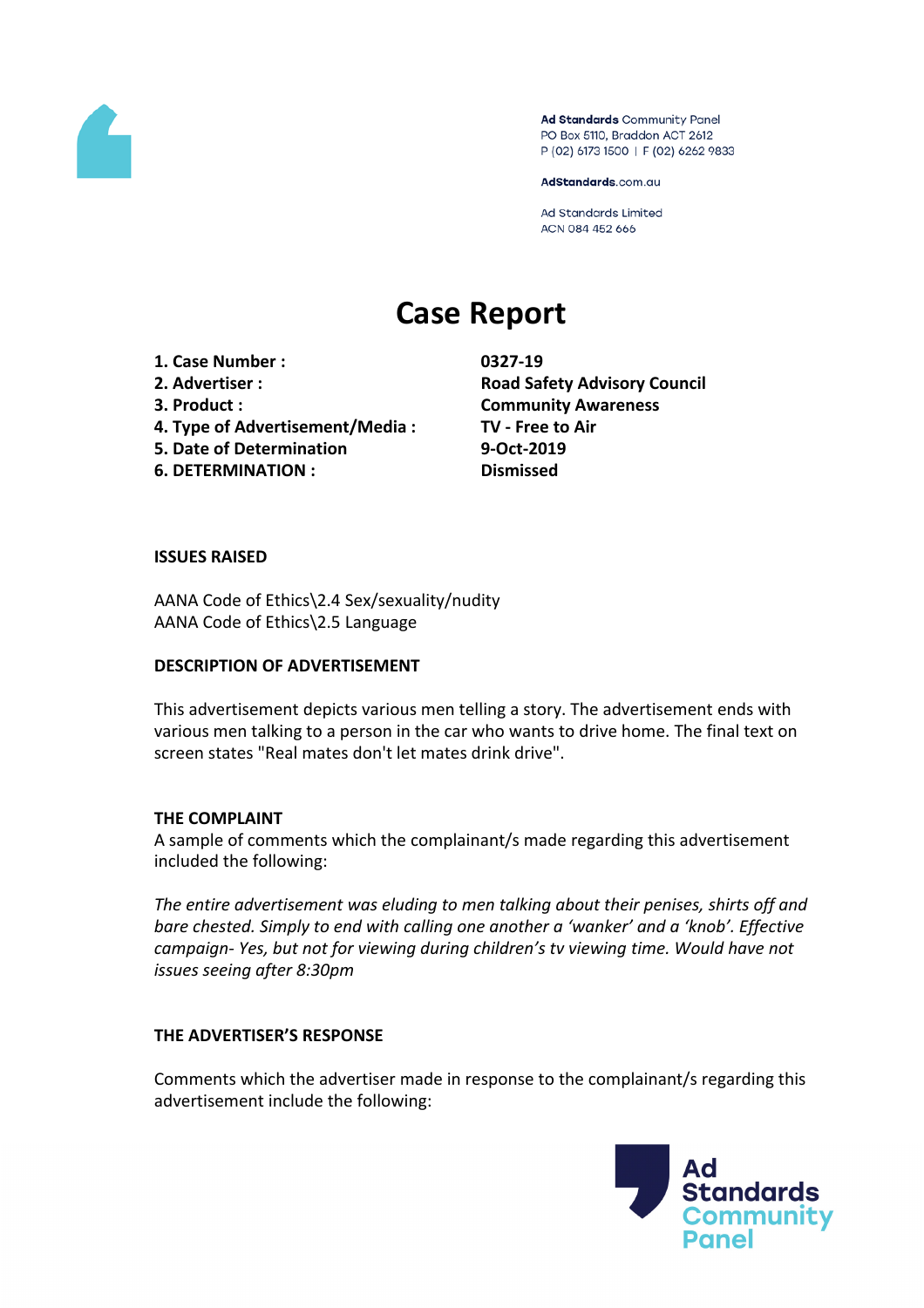

## *Comments are below.*

*CAD Rating: P rating (Parental Guidance Recommended). The commercial may be broadcast at any time of day, except during P and C programs or adjacent to P or C periods. Commercials which comply with the PG classification criteria in Appendix 1 of the Code of Practice and which contain careful presentations of adult themes or concepts which are mild in impact and remain suitable for children to watch with supervision.*

*Discrimination or vilification Not applicable.*

*Exploitative and degrading Not applicable.*

*Violence Not applicable.*

### *Sex, sexuality and nudity*

*One of the advertisement's scenes is in a football change-room where a man is shown naked from the waist up. What is seen is no different to what is seen on a public beach.*

### *Language*

*In the last five seconds of the commercial there is reference to "wanker" and "knob". Both these slang words are used not only by the target audience but characters in television programs. It is important to note that the slang words were passed by CAD.* 

*Health and Safety Not applicable.*

### *Comments*

*Tasmanian men aged between 17 and 25 – the target audience –are 36 percent of all serious casualty crashes in which alcohol was a factor in the five years to 2018. The commercial in question is part of an anti-drink-driving campaign highly targeted to these men.*

*Members of the target audience are not traditional media consumers, except for live sport, particularly AFL. The commercial has been on television since March this year and had extensive exposure in live sports programs since then (played 174 times). This has been the only complaint.*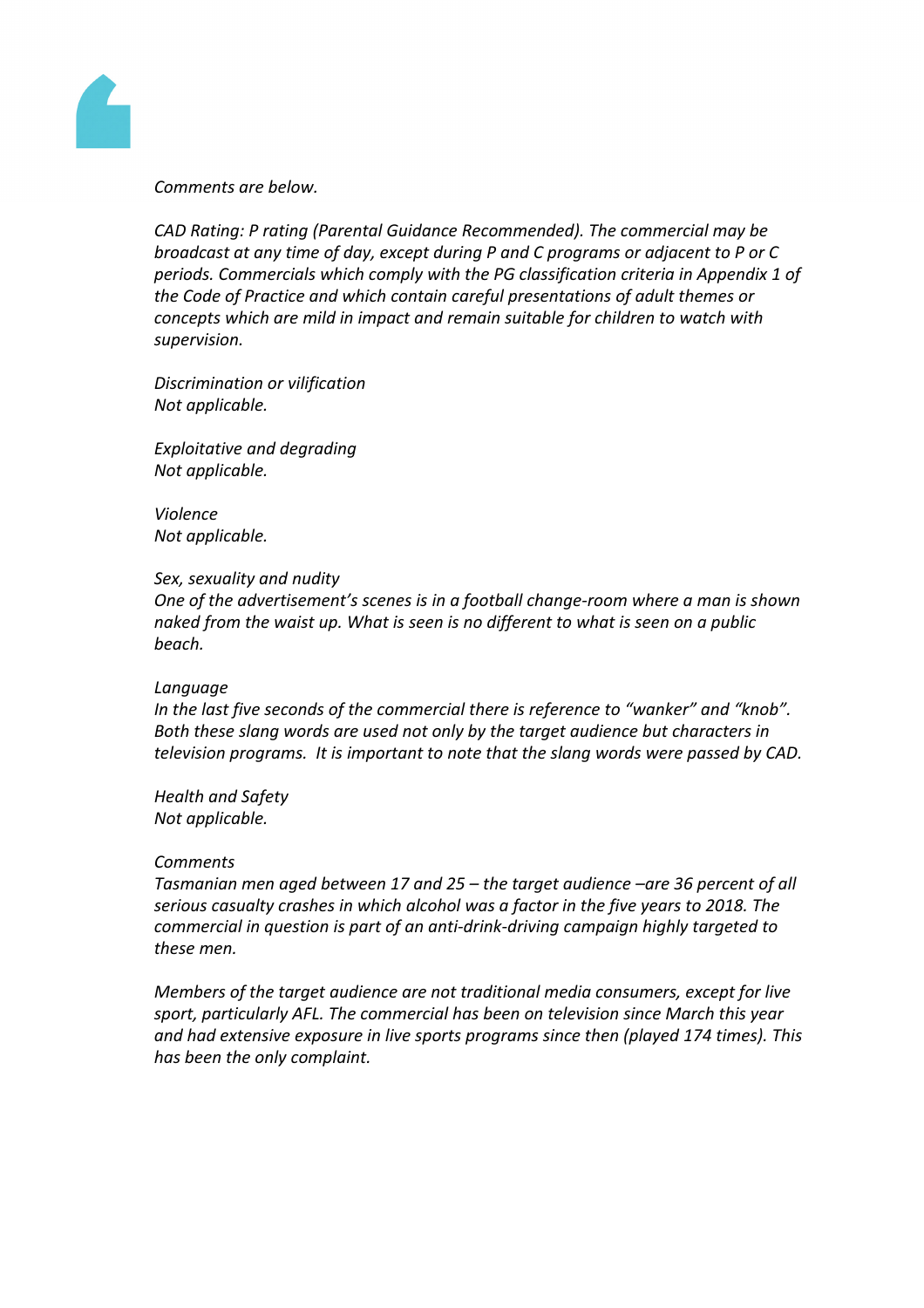

## **THE DETERMINATION**

The Ad Standards Community Panel (the "Panel") considered whether this advertisement breaches Section 2 of the AANA Code of Ethics (the "Code").

The Panel noted the complainant's concern that the advertisement alluded to men discussing their penises, shirts off and bare chested, and contained inappropriate language, which was inapprorpiate for children to view.

The Panel viewed the advertisement and noted the advertiser's response.

The Panel considered whether the advertisement was in breach of Section 2.4 of the Code. Section 2.4 of the Code states: "Advertising or Marketing Communications shall treat sex, sexuality and nudity with sensitivity to the relevant audience".

The Panel considered whether the advertisement contained sex, sexuality or nudity.

The Panel noted the Practice Note for the Code states:

*"Images which are not permitted are those which are highly sexually suggestive and inappropriate for the relevant audience. Explicit sexual depictions in marcomms, particularly where the depiction is not relevant to the product or service being advertised, are generally objectionable to the community and will offend Prevailing Community Standards."*

The Panel noted the complainant's concern that the advertisement alluded to men discussing their penises, shirts off and bare chested, and contained inappropriate language, which was inapprorpiate for children to view.

The Panel considered whether the advertisment depicted sex. The Panel noted the dictionary definition of sex most relevant to this section of the Code of Ethics is 'sexual intercourse; sexually stimulating or suggestive behaviour.' (Macquarie Dictionary 2006).

The Panel considered that the depiction of men shirtless or in underwear is not of itself a depiction of sexual intercourse, sexual stimulation or suggestive behaviour and that the advertisement as a whole did not contain sex.

The Panel considered whether the advertisement depicted sexuality.

The Panel noted the definition of sexuality includes 'sexual character, the physical fact of being either male or female; the state or fact of being heterosexual, homosexual or bisexual; sexual preference or orientation; one's capacity to experience and express sexual desire; the recognition or emphasising of sexual matters'. The Panel noted that the use of male or female actors in an advertisement is not of itself a depiction of sexuality.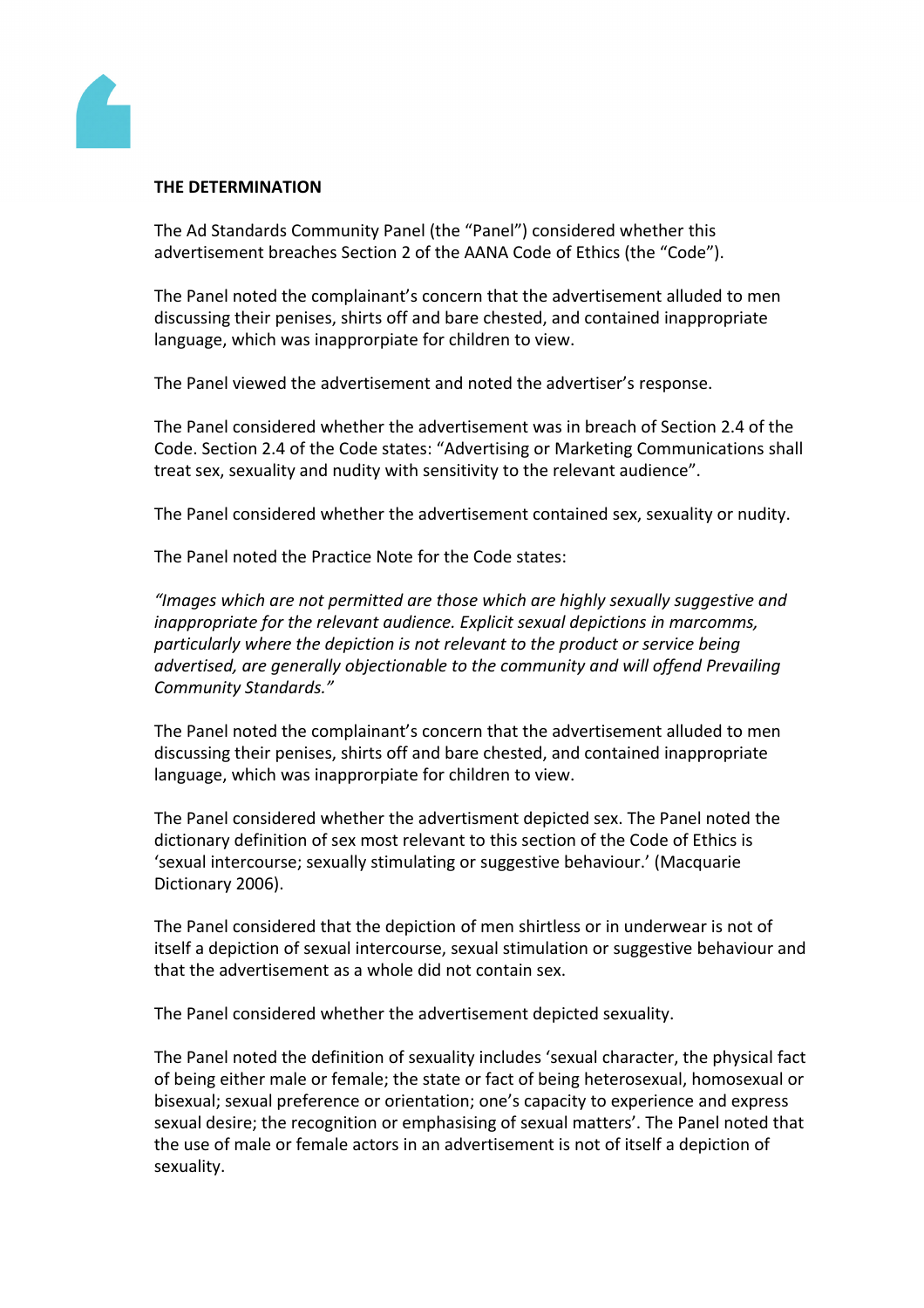ThePanel considered that the depiction men shirtlesswasnot inherently sexualised, butonsidered hat some members of the ommunity may consider any advertisement featuring people intowels or shirtlessto be sexualised.

The Panel noted a scenia which two menappearto be urinating nexto each other outside, whenone manlooks towardsthe other's groin anotates "can't unseethat". ThePanel considered that some members of the community manusider this scene to be sexual.

ThePanel noted that there ian overarching story in thadvertisementwhich some members of the community may conside to be a tale which contains sexual references. The Panel noted phrases scluded "So naked", It was tiny", "It wascold", and "What goes on toustays ontour".

Overallthe Panel determined hat the advertisement didcontain sexuality.

ThePanel considered the meaning of 'sensitive' and noted at the definition of sensitive in this context can be explained as indicating that 'if you re sensitive to the r people's needsproblems,or feelings, youshowunderstanding and wareness of them.' (https://www.collinsdictionary.com/dictionary/english/sensitive)

ThePanel considered that the requiremet to considerwhether sexualsuggestionis 'sensitiveto the relevantaudience' is a concept requirinulgem to considerwho the relevant audience iand to havean understanding fhow they might react to or feel about theadvertisement  $-$  the concept of how subtle sexual passionisor might be is relevant to the Panel considering how hildren, and other sections of the community, mightconsiderthe advertisement.

ThePanel noted that the advertisement received  $\mathbb{R}^n$  rating by ClearAds and as aired ata time appropriate to the rating [\(https://www.clearads.com.au/storage/fin](https://www.clearads.com.au/storage/final-clearads-handbook-version-ca12.pdf)al[clearads-handbook-version-ca12.p](https://www.clearads.com.au/storage/final-clearads-handbook-version-ca12.pdf)dFhe Panel considered that e relevant audience for thisadvertisement would likely beroadand includechildren.

ThePanel noted that the omplainant had viewed the dvertisement during he AFL Grand FinalThe Pane considered that uch an event would have large proportion of viewers whowere being targeted bythe safetymessageand was anappropriate program to broadcast to such an audience.

ThePanel considered that there was no depiction mudity and theoverall impression of the advertisementwasnot stronglysexualised. The anelconsidered hat the men in the advertisementwere not posed in a sexualised anner. The Panel considered that while the advertisement may be viewed a broadaudienceincluding children, the imagesthemselveswere not overtly sexual.

ThePanel considered that the overarching told in theadvertisementmay be sexual, buthis implication was mildand unlikely tobe understoodby children. The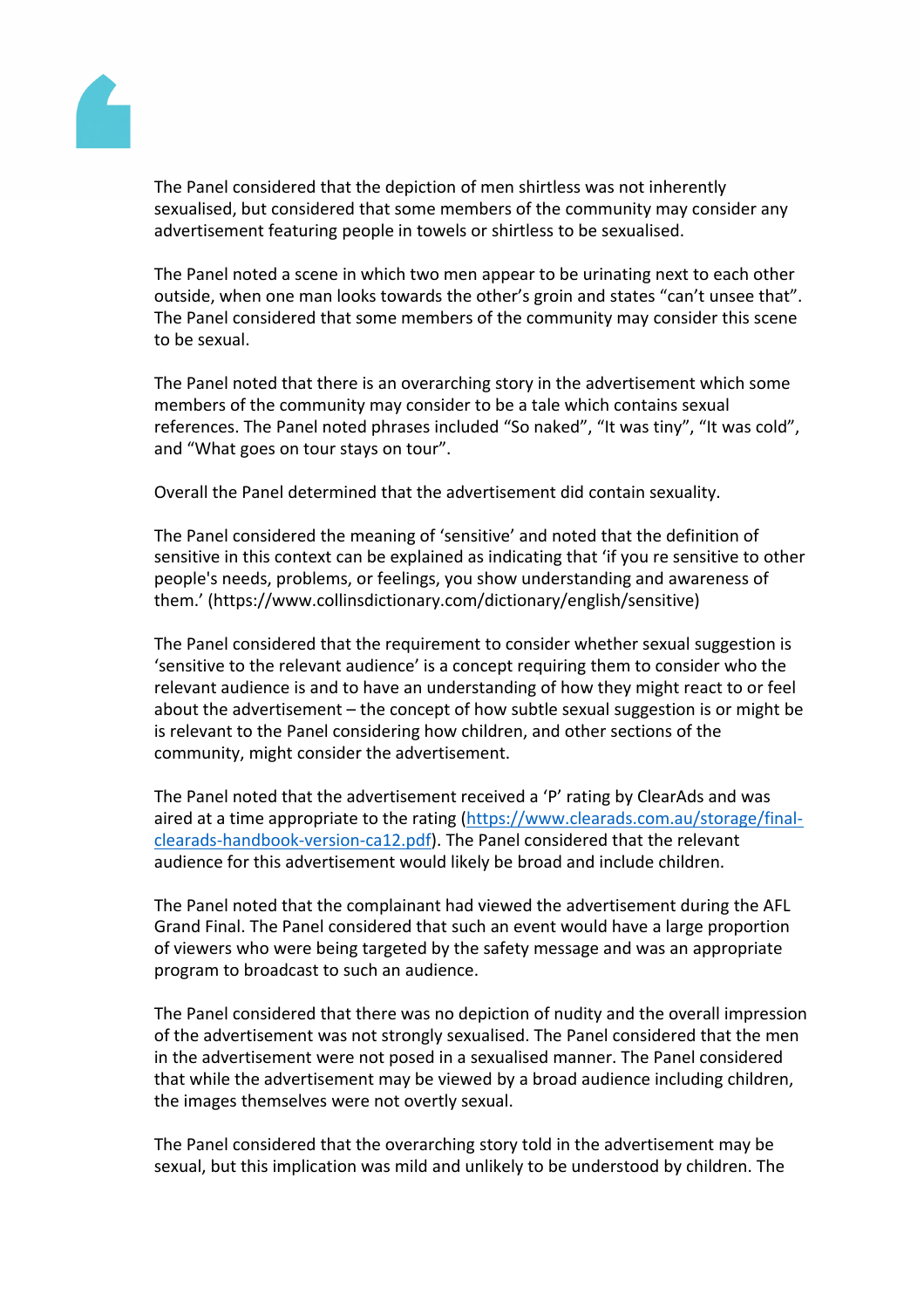

Panel noted that the scenes in the advertisement change quickly and it is hard to follow to storyline.

The Panel noted a scene in which two men appear to be urinating next to each other outside, when one man looks towards the other's groin and states "can't unsee that". The Panel considered that this scene is not overtly sexual and that it is unlikely that children would understand the reference to a man looking towards another's groin when their bottom halves are not visible to the audience.

The Panel considered that overall, the advertisement did treat the issue of sexuality in regards to the imagery of the advertisement with sensitivity to the relevant audience.

The Panel considered whether the advertisement contained nudity and noted that the dictionary definition of nudity includes 'something nude or naked', and that nude and naked are defined to be 'unclothed and includes something 'without clothing or covering'. The Panel considered that the Code is intended for the Panel to consider the concept of nudity, and that partial nudity is factor when considering whether an advertisement firstly contains nudity and secondly treats that nudity with sensitivity to the relevant audience.

The Panel considered the Practice Note for the Code which provides:

*"Full frontal nudity and explicit pornographic language is not permitted. Images of genitalia are not acceptable. Images of nipples may be acceptable in advertisements for plastic surgery or art exhibits for example."*

The Panel considered that some men in the advertisement are only wearing a towel however there are no images of genitalia. The Panel noted that these scenes are in the context of a men's locker room. The Panel noted that some men in the advertisement are shirtless, however considered that most members of the community would not consider a shirtless man to be a depiction of nudity. The Panel considered that the advertisement did not depict nudity.

The Panel determined the advertisement did treat sex, sexuality and nudity with sensitivity to the relevant audience and did not breach Section 2.4 of the Code.

The Panel considered whether the advertisement was in breach of Section 2.5 of the Code. Section 2.5 of the Code states: "Advertising or Marketing Communications shall only use language which is appropriate in the circumstances (including appropriate for the relevant audience and medium). Strong or obscene language shall be avoided".

The Panel noted the complainant's concern that the advertisement featured language such as "wanker" and "knob".

The Panel noted the Practice Note for Section 2.5 which states: *"Words and phrases which are innocuous and in widespread and common use in the Australian vernacular are permitted (provided they are used in a manner consistent*